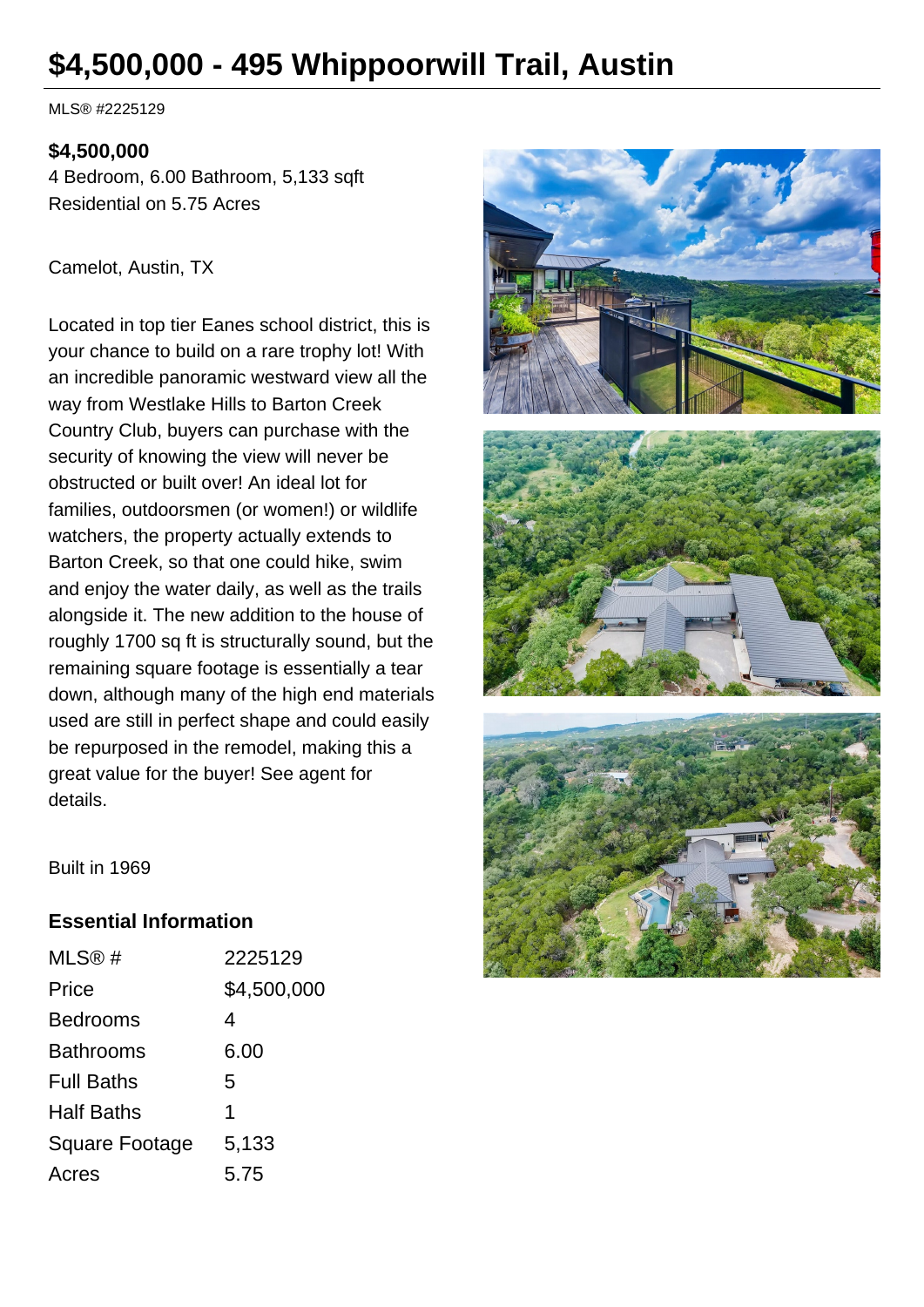| <b>Year Built</b> | 1969                           |
|-------------------|--------------------------------|
| <b>Type</b>       | Residential                    |
| Sub-Type          | <b>Single Family Residence</b> |
| <b>Status</b>     | Active                         |

# **Community Information**

| <b>Address</b> | 495 Whippoorwill Trail |
|----------------|------------------------|
| Area           | 8W                     |
| Subdivision    | Camelot                |
| City           | Austin                 |
| County         | Travis                 |
| <b>State</b>   | <b>TX</b>              |
| Zip Code       | 78746                  |

## **Amenities**

| <b>Utilities</b>     | <b>Electricity Available, Propane</b>           |
|----------------------|-------------------------------------------------|
| <b>Features</b>      | <b>None</b>                                     |
| Parking              | Circular Driveway, Carport, Garage, See Remarks |
| <b>Garage Spaces</b> | 2                                               |
| View                 | Hills, Panoramic, Creek/Stream, Golf Course     |
| Waterfront           | Creek, Stream                                   |
| Has Pool             | Yes                                             |

## **Interior**

| Interior          | Concrete                                              |
|-------------------|-------------------------------------------------------|
| Appliances        | Built-In Gas Range, Built-In Refrigerator, Dishwasher |
| Heating           | Central                                               |
| <b>Fireplaces</b> | <b>None</b>                                           |
| # of Stories      | 2                                                     |
| <b>Stories</b>    | l wo                                                  |

# **Exterior**

|                 | Exterior Features Balcony, Exterior Steps                                           |
|-----------------|-------------------------------------------------------------------------------------|
| Lot Description | Sloped Down, Many Trees, See Remarks, Trees Large Size, Trees<br><b>Medium Size</b> |
| Roof            | Metal                                                                               |
| Construction    | See Remarks, Stucco                                                                 |
| Foundation      | Slab                                                                                |

## **School Information**